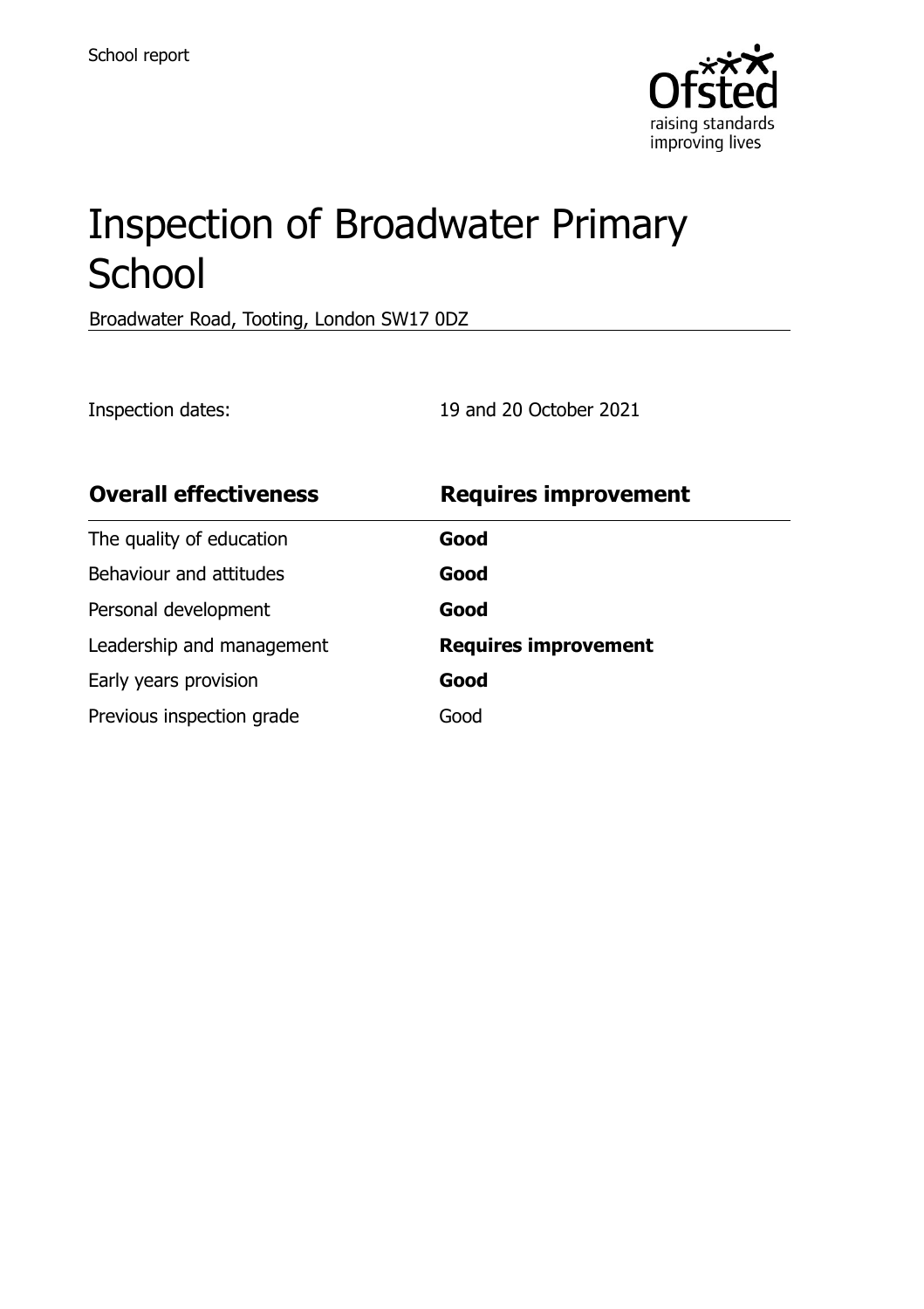

## **What is it like to attend this school?**

Leaders have high expectations for every pupil. Pupils are happy and safe. They generally behave well. They work well together at breaktimes, for example building dens and playing team games. Adults help to sort out any incidents of bullying that may occur.

Personal, social, health and economic (PSHE) education encourages pupils to keep themselves safe. Pupils are taught to manage their feelings and to understand positive and healthy relationships, including different types of families, in an ageappropriate way. Pupils take on responsibilities, for example as school councillors. They are taught about fundamental British values and different faiths through assemblies and outings to the local area.

The school's subject plans map out what knowledge pupils need to know in different year groups. Occasionally, teaching does not help pupils to remember long term the content they have been taught and to understand and remember new knowledge. The school has experienced an unsettled period. In addition to the challenges of the COVID-19 pandemic, the school has also been through a period of changes in staffing arrangements and leadership responsibilities.

#### **What does the school do well and what does it need to do better?**

The school's curriculum is well sequenced and designed. Subject leaders have strong subject knowledge. Their plans highlight the most important knowledge that pupils need to know and remember. Subject content is sequenced logically so that pupils apply new knowledge to what they learned and understood previously. This structured subject planning starts in the early years. For example, in mathematics and phonics plans, leaders have identified what children in the early years need to know so that they are well prepared for Year 1. Pupils read books in school and at home which are matched to the sounds they know. They become confident, fluent readers. Pupils who struggle to keep up receive additional support. This helps all pupils to achieve well.

Teaching typically helps pupils to remember the key subject content. Teachers and subject leaders regularly check that pupils recall the most important knowledge. Occasionally, teaching is not as effective in helping pupils to remember what they have been taught already, particularly where staff are teaching outside their main areas of expertise. Subject leaders know where support and extra training is needed. Due to recent staffing changes, they have not delivered this support and training.

Pupils with special educational needs and/or disabilities (SEND) are well catered for. Leaders' subject plans include information for teachers on how to make sure that pupils with SEND can access the same subject content as their peers. Staff are committed to providing a high-quality education for pupils with SEND. Leaders work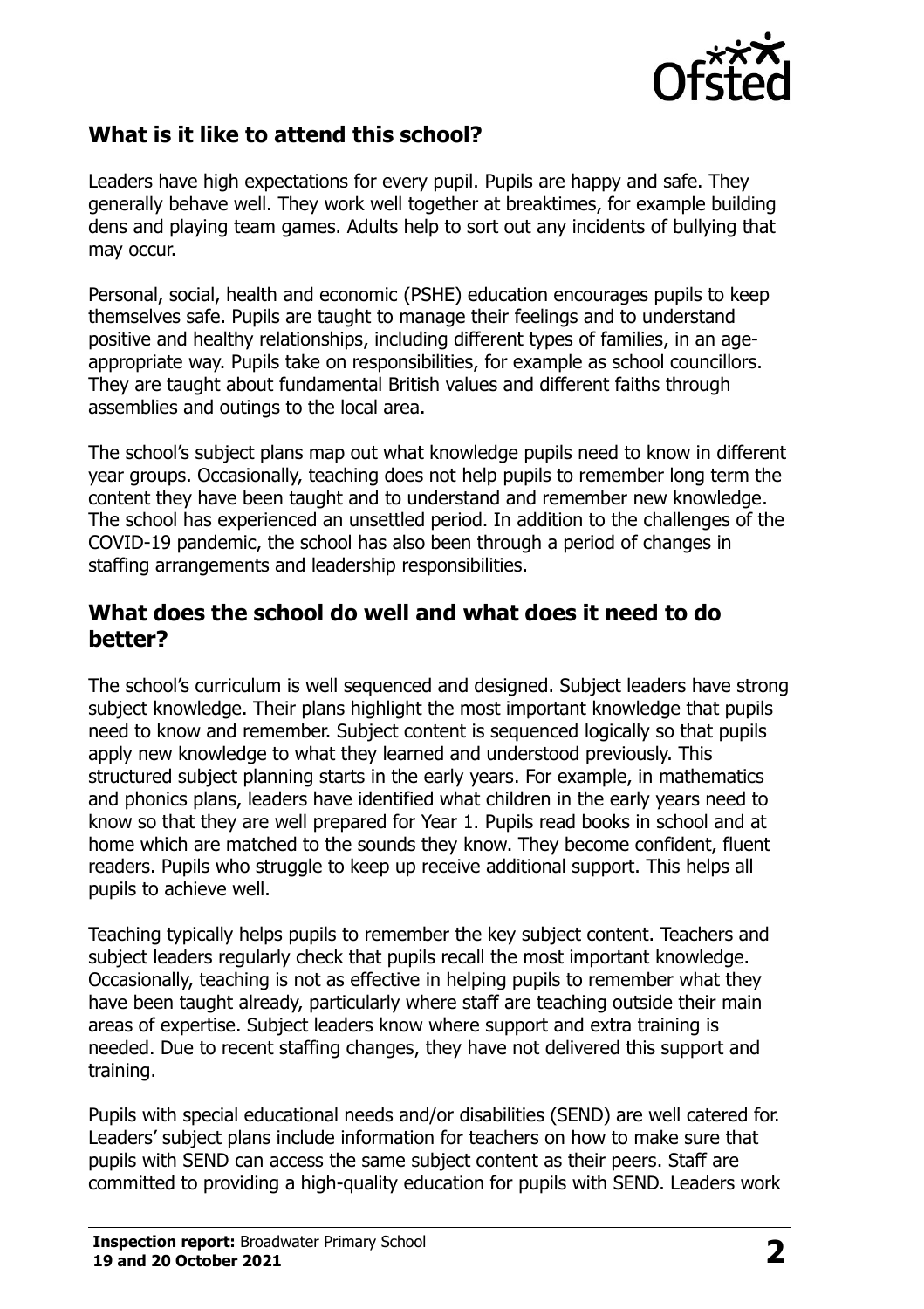

with external experts to identify the specific needs of pupils with SEND and provide them with the support they need.

Pupils know the expectations and routines in the school. They enjoy receiving rewards for positive behaviour. Teachers make sure that any low-level disruption during lessons does not impact on learning.

Pupils enjoy the wide range of clubs offered, such as football, science and debating. Leaders and teachers provide opportunities for pupils to learn about democratic processes. They hold elections for pupils' leadership positions. Leaders have taken steps to make sure books and resources used in different subjects represent the diverse cultures of modern Britain.

Governors challenge leaders on how well different areas of the school are working. Leaders and governors are aware of additional challenges due to staff's restructuring. However, many staff felt that senior leaders and governors had not fully considered the impact of recent changes on the workload of staff. Recent changes have left many staff feeling very under supported regarding their workload and well-being.

#### **Safeguarding**

The arrangements for safeguarding are effective.

Staff are trained to identify pupils who may need help and support. Staff use the school systems to report any concerns they may have. Leaders take appropriate action about any concerns that arise. Leaders work well with other organisations to seek advice and provide support for families. Leaders meet regularly to check that the support is appropriate.

Pupils know the different ways they can seek help. For example, at breaktimes, leaders provide a place where pupils can talk to an adult. PSHE plans are sequenced effectively and include opportunities for pupils to learn about how to keep themselves safe, including online.

#### **What does the school need to do to improve?**

#### **(Information for the school and appropriate authority)**

- Governors and senior leaders have not engaged effectively with staff to manage the impact of recent changes. As a result, many staff feel that their well-being has not been prioritised. Governors and leaders need to consider the impact of changes on staff's workload and support staff's well-being.
- Leaders have not provided extra support, particularly for staff who are teaching beyond their areas of subject expertise. As a result, teaching is sometimes not as effective in all subjects and areas in ensuring that pupils remember key concepts. Leaders need to prioritise providing additional training and support so that all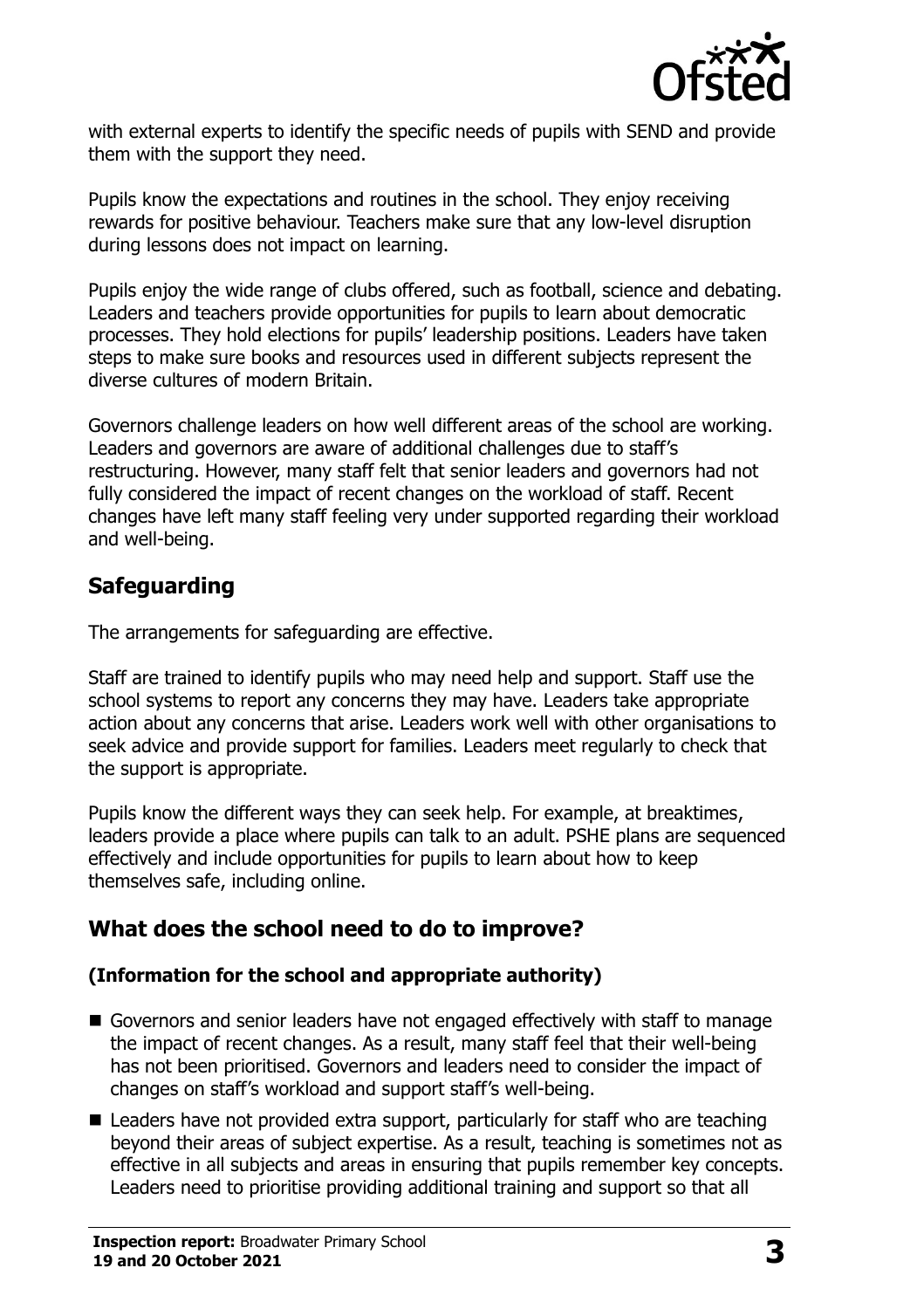

teachers have the knowledge and skills to implement the planned curriculum effectively.

#### **How can I feed back my views?**

You can use [Ofsted Parent View](http://parentview.ofsted.gov.uk/) to give Ofsted your opinion on your child's school, or to find out what other parents and carers think. We use information from Ofsted Parent View when deciding which schools to inspect, when to inspect them and as part of their inspection.

The Department for Education has further quidance on how to complain about a school.

If you are the school and you are not happy with the inspection or the report, you can [complain to Ofsted.](http://www.gov.uk/complain-ofsted-report)

## **Further information**

You can search for [published performance information](http://www.compare-school-performance.service.gov.uk/) about the school.

In the report, '[disadvantaged pupils](http://www.gov.uk/guidance/pupil-premium-information-for-schools-and-alternative-provision-settings)' refers to those pupils who attract government pupil premium funding: pupils claiming free school meals at any point in the last six years and pupils in care or who left care through adoption or another formal route.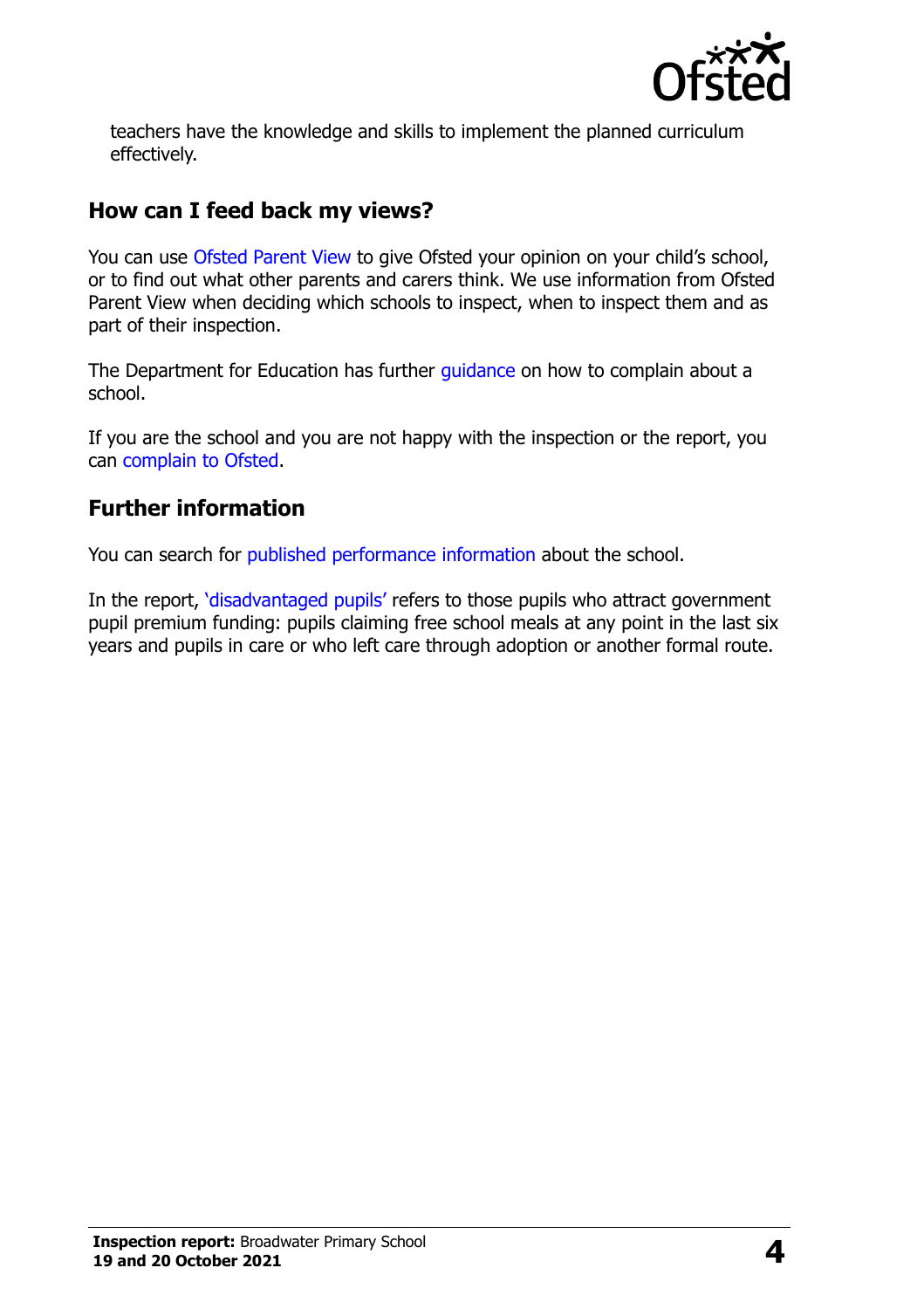

## **School details**

| Unique reference number             | 101002                                                     |  |
|-------------------------------------|------------------------------------------------------------|--|
| <b>Local authority</b>              | Wandsworth                                                 |  |
| <b>Inspection number</b>            | 10199781                                                   |  |
| <b>Type of school</b>               | Primary                                                    |  |
| <b>School category</b>              | Community                                                  |  |
| Age range of pupils                 | 3 to 11                                                    |  |
| <b>Gender of pupils</b>             | Mixed                                                      |  |
| Number of pupils on the school roll | 211                                                        |  |
| <b>Appropriate authority</b>        | The governing body                                         |  |
| <b>Chair of governing body</b>      | Jeremy Ridgman                                             |  |
| <b>Headteacher</b>                  | <b>Clare Scarlett</b>                                      |  |
| Website                             | www.broadwaterschool.org.uk                                |  |
| Date of previous inspection         | 24 May 2016, under section 8 of the<br>Education Act 2005. |  |

## **Information about this school**

- The current headteacher joined the school in 2017.
- $\blacksquare$  Since the previous inspection, there have been changes to the governing body, including the appointment of a new chair of governors.
- There are fewer pupils attending schools in the local area. This means the numbers of pupils attending the school are decreasing. As a result, leaders and governors have made changes to staffing in the school.
- The school does not use alternative providers.

## **Information about this inspection**

The inspectors carried out this inspection under section 5 of the Education Act 2005.

This was the first routine inspection the school received since the COVID-19 pandemic began. Inspectors discussed the impact of the pandemic with school leaders and have taken that into account in their evaluation.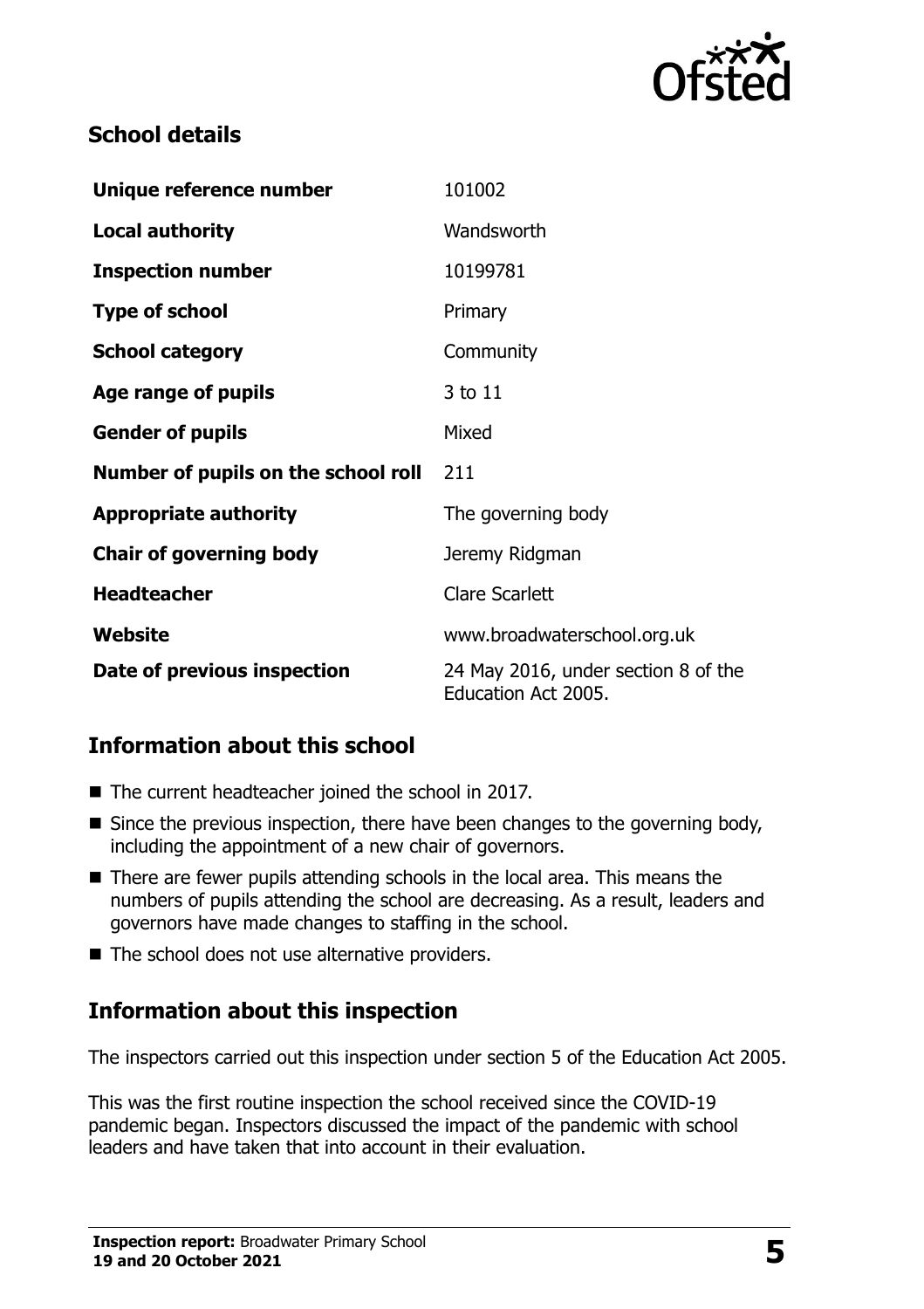

- **Inspectors met with the headteacher and other school leaders.**
- $\blacksquare$  Inspectors held meetings with representatives of the governing body and representatives from the local authority.
- Inspectors also met with a range of staff members.
- Inspectors carried out deep dives in these subjects: early reading, mathematics, history and PSHE. For each deep dive, inspectors met with subject leaders, looked at curriculum plans, visited a sample of lessons, spoke to teachers, spoke to some pupils about their learning and looked at samples of pupils' work.
- Inspectors looked at the procedures for carrying out pre-employment checks before staff are appointed. Inspectors also checked arrangements to safeguard pupils.
- Inspectors considered responses to the online surveys for staff and parents, including free-text comments. Inspectors also took account of correspondence received from parents and staff.

#### **Inspection team**

| Andrea Bedeau, lead inspector | Her Majesty's Inspector |
|-------------------------------|-------------------------|
| Jo Franklin                   | Ofsted Inspector        |
| Kanwaljit Singh               | Ofsted Inspector        |